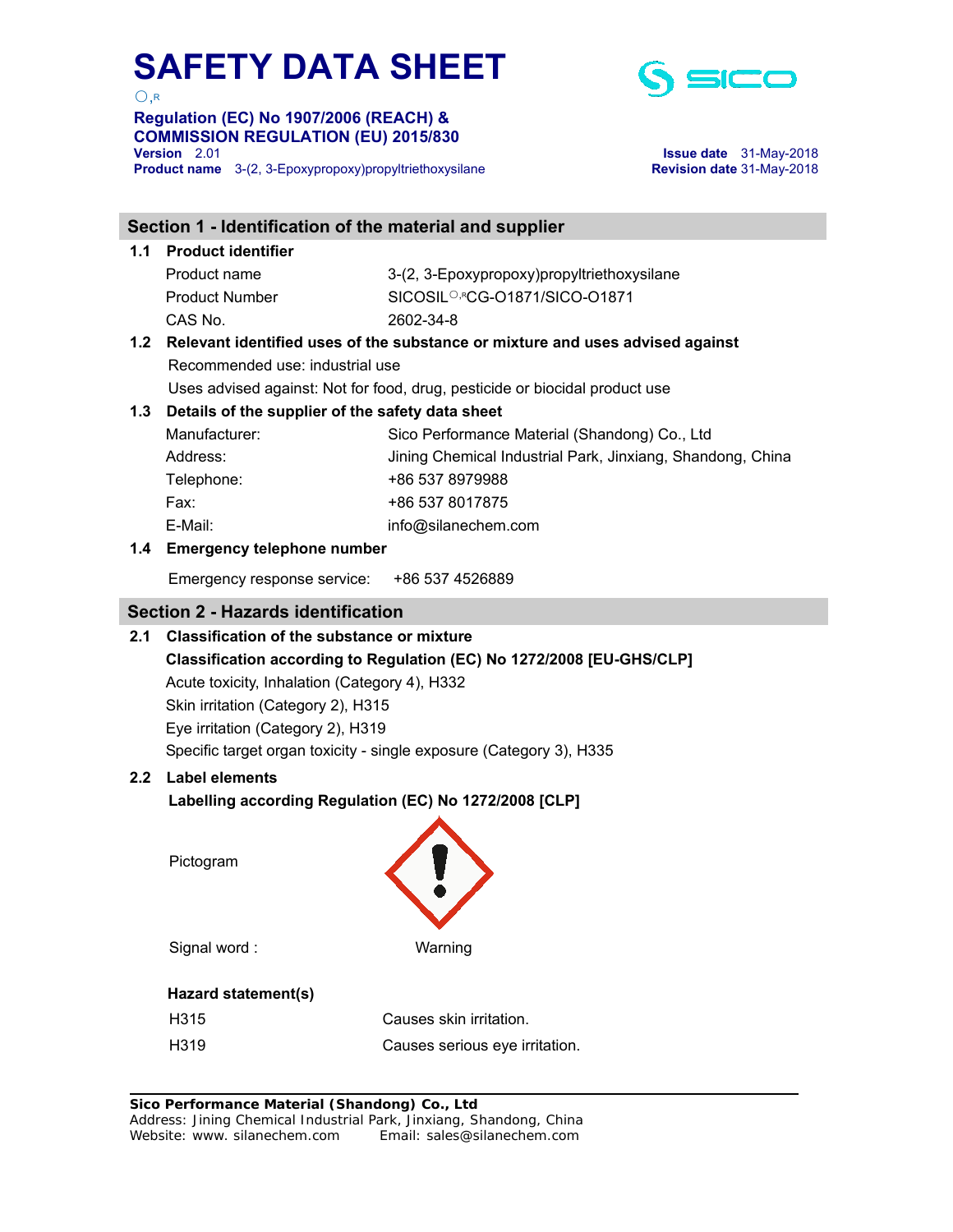

 $\bigcirc$ ,R **Regulation (EC) No 1907/2006 (REACH) & COMMISSION REGULATION (EU) 2015/830** 

**Version** 2.01 **Issue date** 31-May-2018 **Product name** 3-(2, 3-Epoxypropoxy)propyltriethoxysilane **Revision date** 31-May-2018

| H332                              | Harmful if inhaled.                                                                                                                    |
|-----------------------------------|----------------------------------------------------------------------------------------------------------------------------------------|
| H335                              | May cause respiratory irritation.                                                                                                      |
| <b>Precautionary statement(s)</b> |                                                                                                                                        |
| P <sub>261</sub>                  | Avoid breathing dust/ fume/ gas/ mist/ vapours/ spray.                                                                                 |
| $P305 + P351 + P338$              | IF IN EYES: Rinse cautiously with water for several minutes.<br>Remove contact lenses, if present and easy to do. Continue<br>rinsing. |

**2.3 Other hazards** 

Lachrymator.

## **Section 3 - Composition/information on ingredients**

#### **3.1 Substances**

| Synonyms:                                 | Glycidyl 3-(triethoxysilyl)propyl ether<br>3-Glycidyloxypropyltriethoxysilane |               |
|-------------------------------------------|-------------------------------------------------------------------------------|---------------|
| Formula                                   | $C_{12}H_{26}O_5Si$                                                           |               |
| Molecular Weight                          | 278.42 g/mol                                                                  |               |
| Component                                 |                                                                               | Concentration |
| 3-(2,3-Epoxypropoxy)propyltriethoxysilane |                                                                               |               |
| CAS-No.<br>2602-34-8                      |                                                                               |               |
| EC-No.<br>220-011-6                       |                                                                               | -             |

#### **3.2 Mixtures**

Not Relevant

#### **Section 4 -First-aid measures**

#### **4.1 Description of first aid measures**

#### **General advice**

Consult a physician. Show this safety data sheet to the doctor in attendance.

#### **If inhaled**

 If breathed in, move person into fresh air. If not breathing, give artificial respiration. Consult a physician.

#### **In case of skin contact**

Wash off with soap and plenty of water. Consult a physician.

#### **In case of eye contact**

Rinse thoroughly with plenty of water for at least 15 minutes and consult a physician.

#### **If swallowed**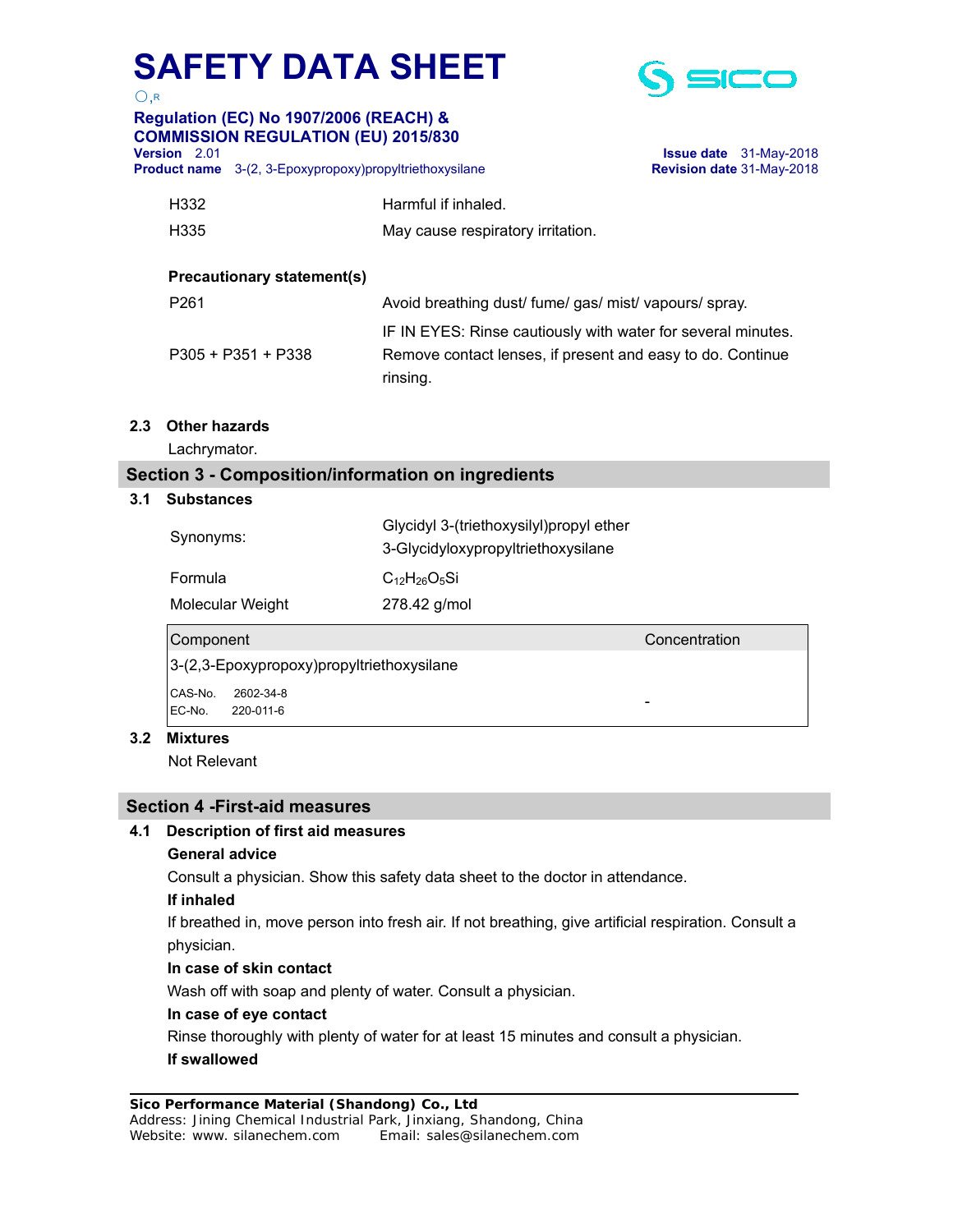

## **Regulation (EC) No 1907/2006 (REACH) & COMMISSION REGULATION (EU) 2015/830**

**Product name** 3-(2, 3-Epoxypropoxy)propyltriethoxysilane **Revision date** 31-May-2018



**Version** 2.01 **Issue date** 31-May-2018

 Never give anything by mouth to an unconscious person. Rinse mouth with water. Consult a physician.

# **4.2 Most important symptoms and effects, both acute and delayed**

The most important known symptoms and effects are described in the labelling (see section 2.2) and/or in section 11

**4.3 Indication of any immediate medical attention and special treatment needed** No data available

## **Section 5 - Firefighting Measures**

- **5.1 Extinguishing media Suitable extinguishing media**  Use water spray, alcohol-resistant foam, dry chemical or carbon dioxide.
- **5.2 Special hazards arising from the substance or mixture**  Carbon oxides, silicon oxides
- **5.3 Advice for firefighters**  Wear self-contained breathing apparatus for fire fighting if necessary.
- **5.4 Further information**  No data available

## **Section 6 - Accidental release measures**

#### **6.1 Personal precautions, protective equipment and emergency procedures**

- Use personal protective equipment. Avoid breathing vapors, mist or gas. Ensure adequate ventilation.Remove all sources of ignition. Evacuate personnel to safe areas. Beware of vapours accumulating to form explosive concentrations. Vapours can accumulate in low areas.
- **6.2 Environmental precautions**  Do not let product enter drains.

**6.3 Methods and materials for containment and cleaning up** 

 Soak up with inert absorbent material and dispose of as hazardous waste. Keep in suitable, closed containers for disposal.

**6.4 Reference to other sections**  For disposal see section 13.

# **Section 7 - Handling and Storage**

## **7.1 Precautions for safe handling**

 Avoid contact with skin and eyes. Avoid inhalation of vapour or mist. Normal measures for preventive fire protection. For precautions see section 2.2.

# **7.2 Conditions for safe storage, including any incompatibilities**

Store in cool place. Keep container tightly closed in a dry and well-ventilated place. Containers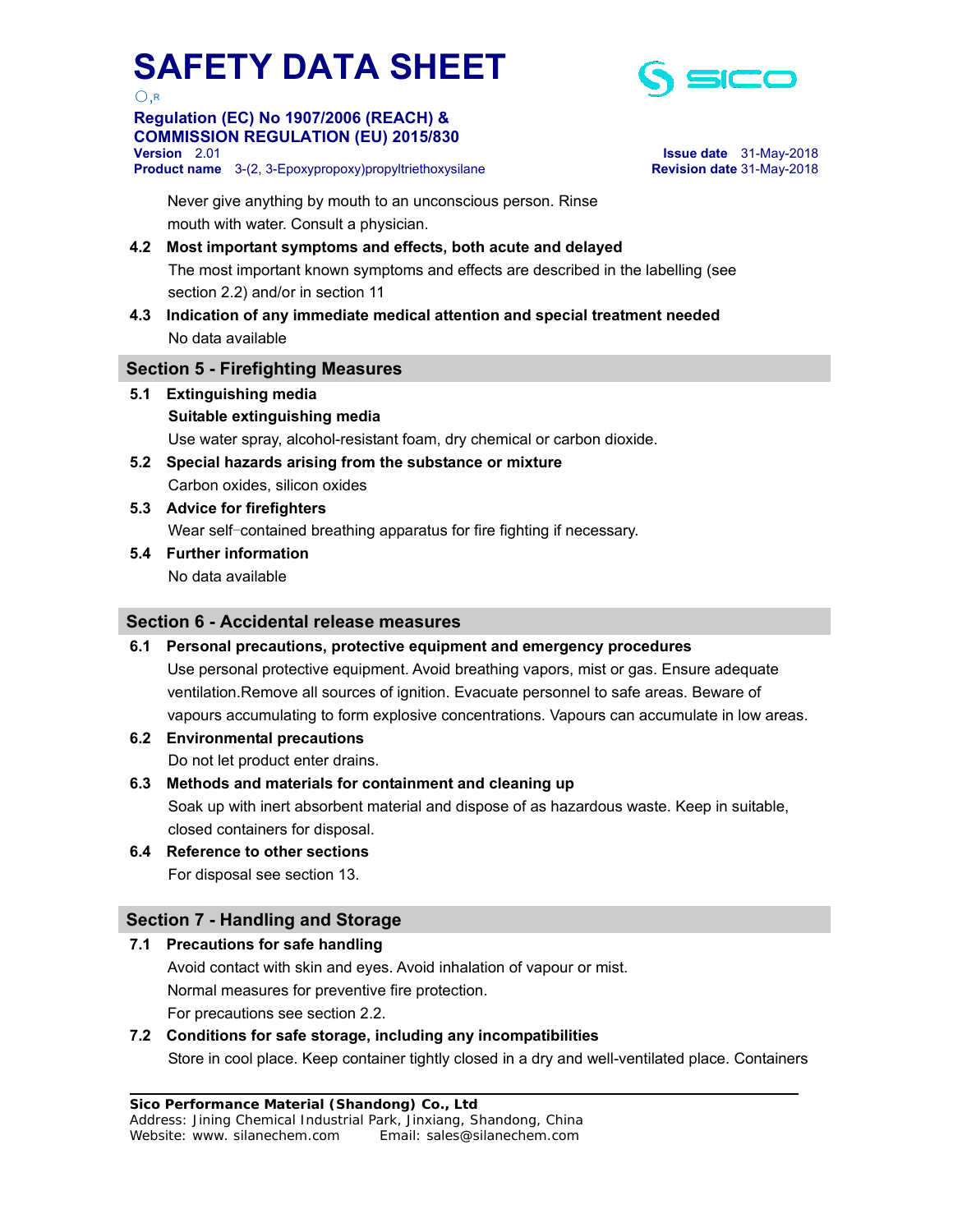

# **Regulation (EC) No 1907/2006 (REACH) & COMMISSION REGULATION (EU) 2015/830**

**Product name** 3-(2, 3-Epoxypropoxy)propyltriethoxysilane **Revision date** 31-May-2018



**Version** 2.01 **Issue date** 31-May-2018

 which are opened must be carefully resealed and kept upright to prevent leakage. Air and moisture sensitive. Store under inert gas. Exposure to moisture Storage class (TRGS 510): Combustible liquids

#### **7.3 Specific end uses**  Apart from the uses mentioned in section 1.2 no other specific uses are stipulated

# **Section 8 - Exposure Controls / Personal Protection**

#### **8.1 Control parameter**s

#### **8.2 Exposure controls**

#### **Appropriate engineering controls**

 Handle in accordance with good industrial hygiene and safety practice. Wash hands before breaks and at the end of workday.

#### **Personal protective equipment**

#### **Eye/face protection**

 Tightly fitting safety goggles. Faceshield (8-inch minimum). Use equipment for eye protection tested and approved under appropriate government standards such as NIOSH (US) or EN 166(EU).

#### **Skin protection**

 Handle with gloves. Gloves must be inspected prior to use. Use proper glove removal Technique (without touching glove's outer surface) to avoid skin contact with this product. Dispose of contaminated gloves after use in accordance with applicable laws and good laboratory practices. Wash and dry hands.

#### **Body Protection**

 Complete suit protecting against chemicals, The type of protective equipment must be Selected according to the concentration and amount of the dangerous substance at the specific workplace.

#### **Respiratory protection**

 Where risk assessment shows air-purifying respirators are appropriate use a full-face Respirator with multi-purpose combination (US) or type ABEK (EN 14387) respirator cartridges as a backup to engineering controls. If the respirator is the sole means of protection, use a full-face supplied air respirator. Use respirators and components tested and approved under appropriate government standards such as NIOSH (US) or CEN (EU). **Control of environmental exposure** 

Do not let product enter drains.

## **Section 9 - Physical and chemical properties**

#### **9.1 Information on basic physical and chemical properties**

Appearance Colourless liquid Odour **no data available** Odour Threshold no data available

**Sico Performance Material (Shandong) Co., Ltd**  Address: Jining Chemical Industrial Park, Jinxiang, Shandong, China Website: www. silanechem.com Email: sales@silanechem.com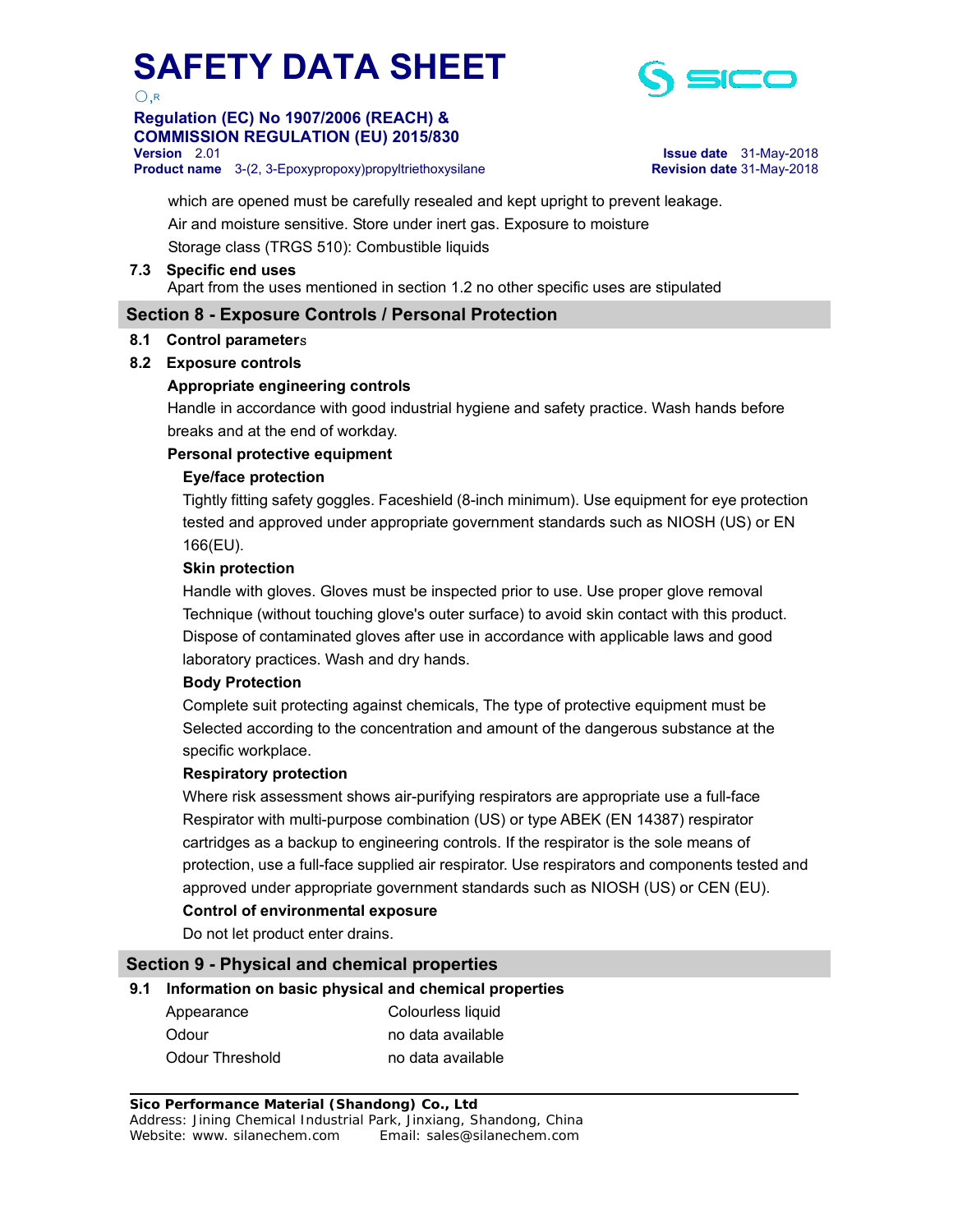○,R

# **Regulation (EC) No 1907/2006 (REACH) & COMMISSION REGULATION (EU) 2015/830**

**Product name** 3-(2, 3-Epoxypropoxy)propyltriethoxysilane **Revision date** 31-May-2018

| pН                                              | no data available                |
|-------------------------------------------------|----------------------------------|
| Melting point/freezing                          | no data available                |
| Initial boiling point and                       | no data available                |
| Flash point                                     | 144 °C - closed cup              |
| Evaporation rate                                | no data available                |
| Flammability (solid, gas)                       | no data available                |
| Upper/lower flammability or<br>explosive limits | no data available                |
| Vapour pressure                                 | no data available                |
| Vapour density                                  | no data available                |
| Relative density                                | 1.004 g/cm <sup>3</sup> at 25 °C |
| Water solubility                                | no data available                |
| Partition coefficient: noctanol/                | no data available                |
| water                                           |                                  |
| Autoignition temperature                        | no data available                |
| Decomposition temperature                       | no data available                |
| Viscosity                                       | no data available                |
| <b>Explosive properties</b>                     | no data available                |
| Oxidizing properties                            | no data available                |
| Other safety information                        |                                  |

**9.2 Other safety** no data available

# **Section 10 - Stability and Reactivity**

**10.1 Reactivity**  no data available **10.2 Chemical stability** 

Stable under recommended storage conditions.

- **10.3 Possibility of hazardous reactions**  no data available
- **10.4 Conditions to avoid**  no data available

- **10.5 Incompatible materials**  Water, Strong oxidizing agents
- **10.6 Hazardous decomposition products**  Other decomposition products - no data available

# **Section 11 - Toxicological Information**

**11.1 Information on toxicological effects Acute toxicity** 



**Version** 2.01 **Issue date** 31-May-2018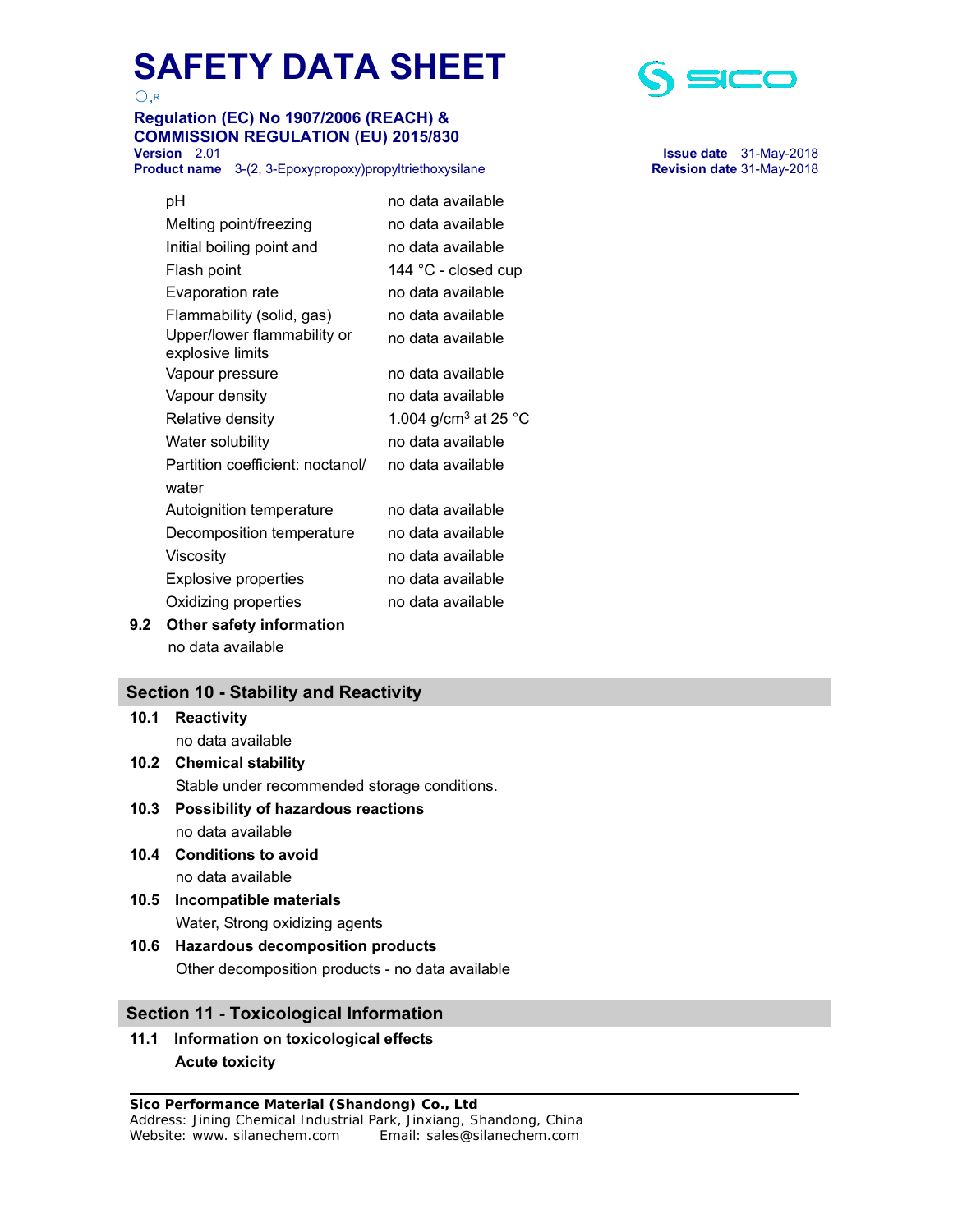

# **Regulation (EC) No 1907/2006 (REACH) & COMMISSION REGULATION (EU) 2015/830**

**Version** 2.01 **Issue date** 31-May-2018 **Product name** 3-(2, 3-Epoxypropoxy)propyltriethoxysilane **Revision date** 31-May-2018



 LD50 Oral - rat - 7100 mg/kg LC50 Inhalation - rat - 10 h - **Skin corrosion/irritation**  no data available  **Serious eye damage/eye irritation**  no data available  **Respiratory or skin sensitization**  no data available  **Germ cell mutagenicity**  no data available  **Carcinogenicity**  IARC: No component of this product present at levels greater than or equal to 0.1% is identified as probable, possible or confirmed human carcinogen by IARC.  **Reproductive toxicity**  no data available  **Specific target organ toxicity - single exposure**  Inhalation - May cause respiratory irritation.  **Specific target orgtoxicity - repeated exposure**  no data available  **Aspiration hazard**  no data available  **Additional Information**  RTECS: Not available

# **Section 12 - Ecological Information**

- **12.1 Toxicity**  no data available
- **12.2 Persistence and degradability**  no data available
- **12.3 Bioaccumulative potential**  no data available
- **12.4 Mobility in soil**  no data available

#### **12.5 Results of PBT and vPvB assessment**

 PBT/vPvB assessment not available as chemical safety assessment not required/not conducted

**12.6 Other adverse effects** 

no data available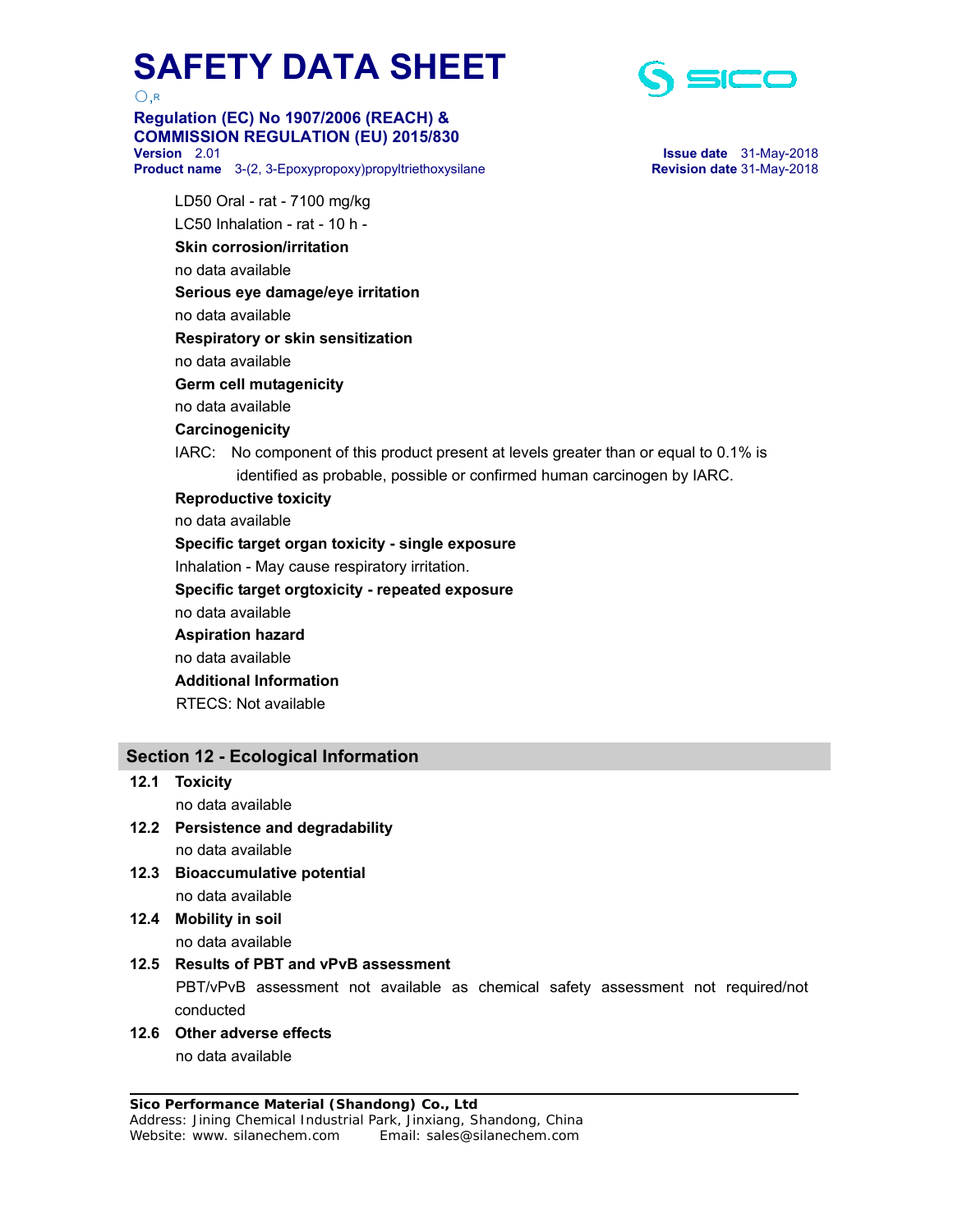○,R

# **Regulation (EC) No 1907/2006 (REACH) & COMMISSION REGULATION (EU) 2015/830**



**Version** 2.01 **Issue date** 31-May-2018 **Product name** 3-(2, 3-Epoxypropoxy)propyltriethoxysilane **Revision date** 31-May-2018

#### **Section 13 - Disposal Considerations**

## **13.1 Waste treatment methods**

#### **Product**

Offer surplus and non-recyclable solutions to a licensed disposal company. Contact a licensed professional waste disposal service to dispose of this material.

#### **Contaminated packaging**

Dispose of as unused product.

## **Section 14 - Transport Information**

| 14.1 | UN number                         |                     |                           |          |  |
|------|-----------------------------------|---------------------|---------------------------|----------|--|
|      | ADR/RID: -                        |                     | IMDG: -                   | IATA: -  |  |
|      | 14.2 UN proper shipping name      |                     |                           |          |  |
|      | ADR/RID: Not dangerous goods      |                     |                           |          |  |
|      | IMDG:                             | Not dangerous goods |                           |          |  |
|      | IATA:                             | Not dangerous goods |                           |          |  |
|      | 14.3 Transport hazard class(es)   |                     |                           |          |  |
|      | $ADR/RID: -$                      |                     | IMDG: -                   | IATA: -  |  |
|      | 14.4 Packaging group              |                     |                           |          |  |
|      | ADR/RID: -                        |                     | $IMDG: -$                 | IATA: -  |  |
|      | 14.5 Environmental hazards        |                     |                           |          |  |
|      | ADR/RID: no                       |                     | IMDG Marine pollutant: no | IATA: no |  |
|      | 14.6 Special precautions for user |                     |                           |          |  |
|      | no data available                 |                     |                           |          |  |

## **Section 15 - Regulatory Information**

This safety datasheet complies with the requirements of Regulation (EC) No. 1907/2006.

# **15.1 Safety, health and environmental regulations/legislation specific for the substance or mixture**

no data available

# **15.2 Chemical Safety Assessment**

no data available

# **Section 16 – Other Information**

#### **Further information:**

The above information describes exclusively the safety requirements of the product(s) and is based on our